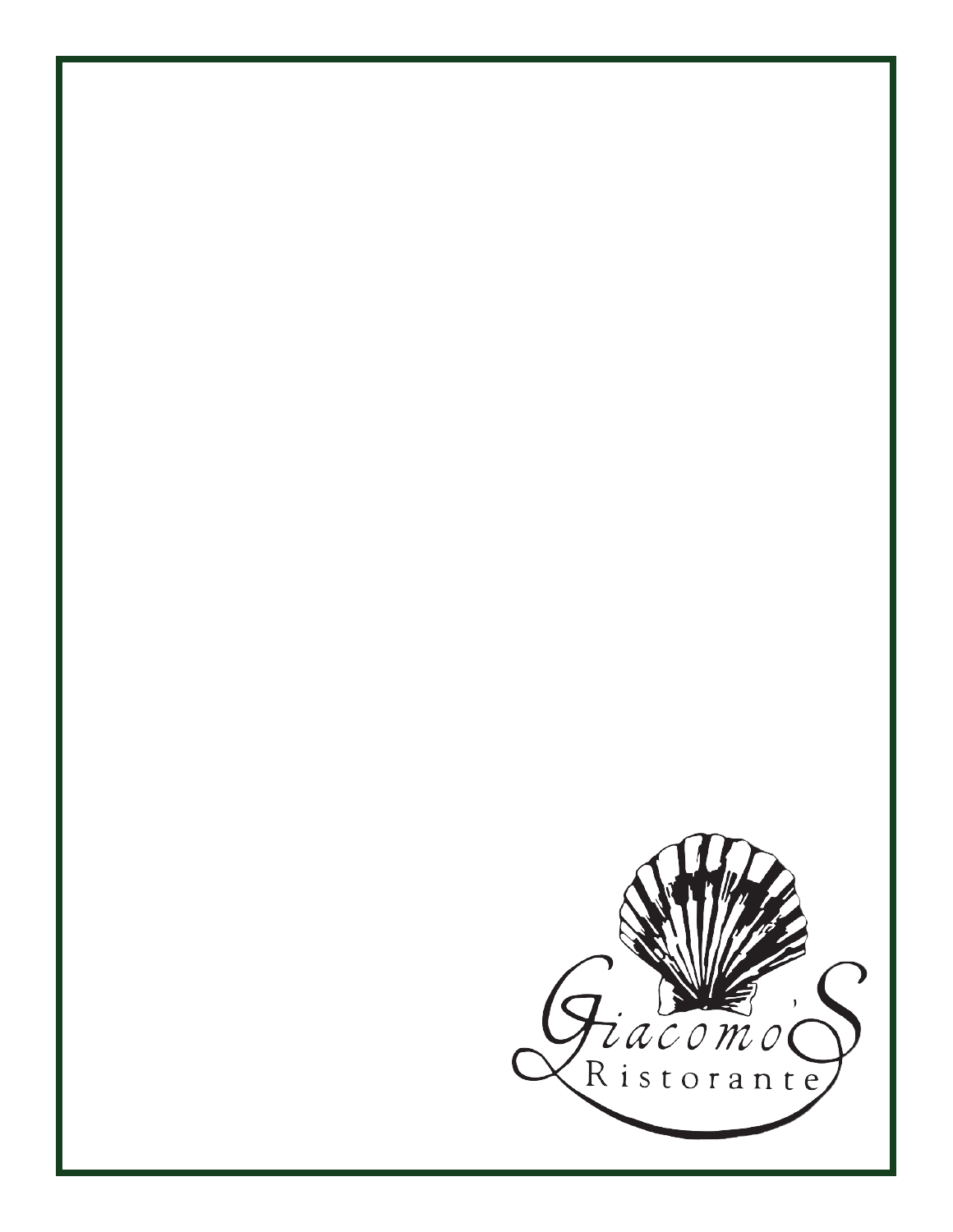# APPETIZER

### Beef & Pork Meatball

marinara sauce 3.50 /each

Sausage Arancini over tomato/basil sauce 9

Garlic Bread 6

Fried Calamari served with marinara sauce small 13 | large 16

Prince Edward Island Mussels pesto, fra diavolo, red, giacomo, scampi 15

### Homemade Maine Crab Cakes

roasted corn tartar sauce 15

Sauteed Broccoli Rabi

spicy, garlic, oil, white wine 10

Broccoli sautted in garlic, oil, white wine 10

> Mozzarella Marinara breaded fried mozzarella 9

> > Buratta

cream filled fresh mozzarella over tomato salad with honey basil vinaigrette 13

Antipasto cured Italian meats, cheeses, rotating assortment of accompaniments 16

### **Bruschetta**

garlic toast topped with tomato, red onion, crumbled goat cheese, balsamic drizzle 11

## SALAD

House Salad

mesclun salad greens, balsamic vinaigrette 7

Caesar Salad\* traditional, garlic croutons 8

**Baby Spinach Salad**<br>roasted beets, candied walnuts, crumbled goat<br>cheese, walnut vinaigrette 12

**Caprese**<br>tomato, fresh mozzarella, EVOO, balsamic drizzle 13

Italian Chop Salad ( for two ) imported Italian meats, cheeses, pepperoncini, roasted red peppers, artichoke hearts, crispy pancetta, tomato, chopped romaine, balsamic vinaigrette 16

# HOUSE SEAFOOD SPECIALTIES

Served over linguine with your choice of sauce : Pesto, Fra Diavolo, Red, Scampi, or Giacomo (Lobster based red with a touch of bechamel)

Mussels or Calamari 21

Mussels and Calamari 22

Clams 22

Mussels and Clams 22

Scallops 21

Shrimp 21

Shrimp and Scallops 23

Frutti di Mare clams, mussels, shrimp, scalllops, calamari 27

1/2 Lobster, Mussels, Clams 29



Before placing your order, please inform your server if a person in your party has a food allergy. \*homemade caesar dressing is made with raw eggs. \*\* These items are cooked to order or contain raw ingredients. Consuming raw or undercooked meats, poultry, seafood, shellfish or eggs may increase your risk of foodbourne illness.Max 2 credit cards per table For parties of 6 or more, an 18% gratuity will be added. We do not allow cake or any outside food to be consumed in the restaurant.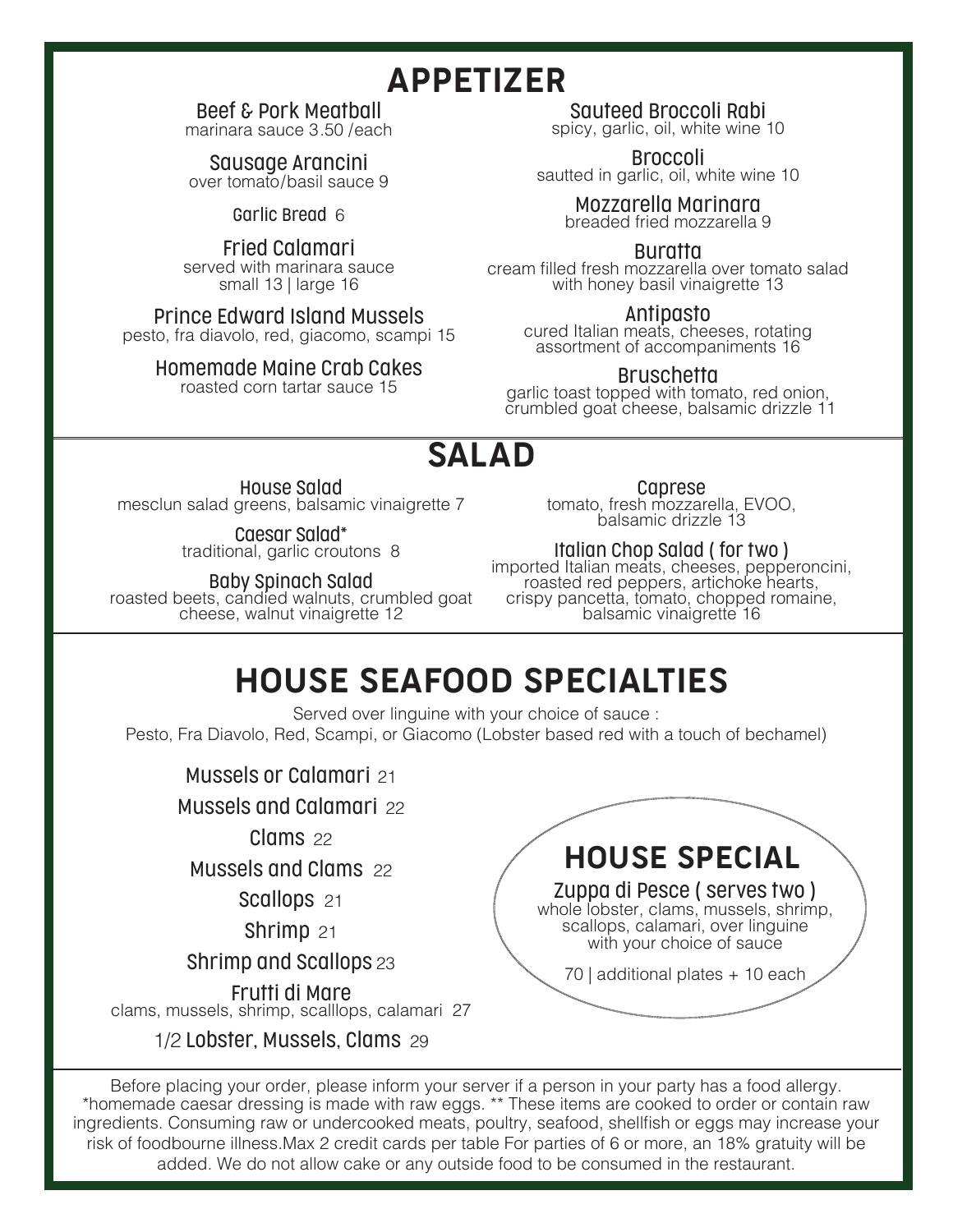# PASTA

Fettuccine with Prosciutto & Peas garlic cream sauce 19

Fettuccine with Salmon sun dried tomatoes, escarole, white wine gorgonzola sauce 20

Squid Ink Pappardelle with Swordfish & Tuna puttanesca sauce 22

Penne with Chicken & Broccoli garlic cream sauce 19

Penne with Chicken & Shrimp pesto cream sauce 20

Penne Amatriciana pancetta, onion, eggplant, fontina cheese, plum tomato 19

Lemon Fettuccine with Grilled Shrimp & Scallops asparagus, tomato - sage - white wine broth 23

Gnocchi Filled with Roasted Red Peppers & Goat Cheese chicken, mushrooms, spinach, mascarpone, plum tomato 23

Linguine Puttanesca olives, capers, anchovies, plum tomato 19

Potato Gnocchi Bolognese classic beef and pork ragu 19

Baked Ziti with Meatballs plum tomato - ricotta sauce 19

Lobster Ravioli diced tomato, garlic cream sauce 22

Butternut Squash Ravioli asparagus, prosciutto-squash puree, mascarpone cream sauce 19

# VEGETARIAN

Eggplant Parmigiana served with side of pasta 19

Fusilli Siciliana eggplant, onions, mozzarella, plum tomato 19

Pumpkin Tortellini fresh sage-mascarpone cream sauce 19

# ENTR**É**E

Chicken Parmigiana 19 served with side of linguine

Veal Parmigiana 21

Chicken Marsala mushrooms, prosciutto, sweet marsala wine reduction served with a side of linguine 19

Veal Marsala 21

Chicken Piccata lemon, capers, artichoke hearts, white wine sauce served with a side of linguine 19

### Veal Piccata 21

Baked Stuffed Chicken Breast

stuffed with prosciutto and fontina, served over sauteed spinach and crispy potatoes, madeira wine sauce with hazelnuts 21

### Grilled Tuna \*\*

grilled vegetables, roasted potatoes, red wine truffle sauce 28

Grilled Salmon grilled vegetables, roasted potatoes, mediterranean BBQ 28

Grilled Swordfish

grilled vegetables, roasted potatoes, sesame-roasted red pepper vinaigrette 28

Pan Roasted Cod

grilled vegetable, roasted potatoes, puttanesca sauce 28

# KIDS MENU

Available for kids 12 and under

Mini Chicken Cutlets ketchup 10

Cheese Ravioli marinara sauce 10

Penne Alfredo 10

Penne/ Meatball marinara sauce 10